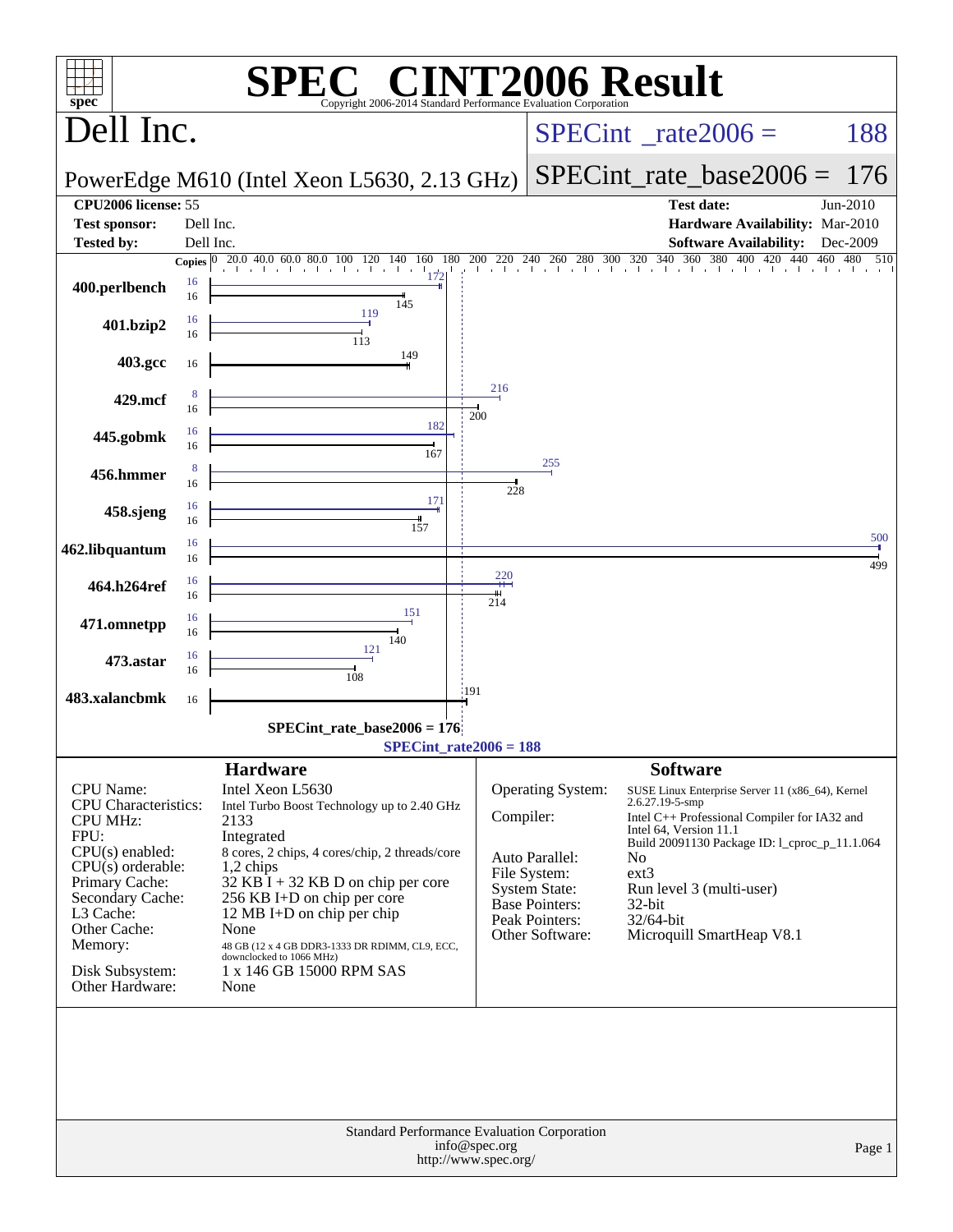

#### Dell Inc.

#### SPECint rate $2006 = 188$

#### PowerEdge M610 (Intel Xeon L5630, 2.13 GHz) [SPECint\\_rate\\_base2006 =](http://www.spec.org/auto/cpu2006/Docs/result-fields.html#SPECintratebase2006) 176

**[CPU2006 license:](http://www.spec.org/auto/cpu2006/Docs/result-fields.html#CPU2006license)** 55 **[Test date:](http://www.spec.org/auto/cpu2006/Docs/result-fields.html#Testdate)** Jun-2010 **[Test sponsor:](http://www.spec.org/auto/cpu2006/Docs/result-fields.html#Testsponsor)** Dell Inc. **[Hardware Availability:](http://www.spec.org/auto/cpu2006/Docs/result-fields.html#HardwareAvailability)** Mar-2010 **[Tested by:](http://www.spec.org/auto/cpu2006/Docs/result-fields.html#Testedby)** Dell Inc. **[Software Availability:](http://www.spec.org/auto/cpu2006/Docs/result-fields.html#SoftwareAvailability)** Dec-2009

#### **[Results Table](http://www.spec.org/auto/cpu2006/Docs/result-fields.html#ResultsTable)**

|                    | <b>Base</b>   |                |            |                                                                                                          |            |                |              | <b>Peak</b>   |                |              |                |              |                |              |
|--------------------|---------------|----------------|------------|----------------------------------------------------------------------------------------------------------|------------|----------------|--------------|---------------|----------------|--------------|----------------|--------------|----------------|--------------|
| <b>Benchmark</b>   | <b>Copies</b> | <b>Seconds</b> | Ratio      | <b>Seconds</b>                                                                                           | Ratio      | <b>Seconds</b> | Ratio        | <b>Copies</b> | <b>Seconds</b> | <b>Ratio</b> | <b>Seconds</b> | <b>Ratio</b> | <b>Seconds</b> | <b>Ratio</b> |
| 400.perlbench      | 16            | 1077           | 145        | 1087                                                                                                     | 144        | 1076           | 145          | 16            | 911            | 172          | 904            | 173          | 914            | 171          |
| 401.bzip2          | 16            | 1366           | 113        | 1367                                                                                                     | <b>113</b> | 1368           | 113          | 16            | 1302           | 119          | <u> 1295 </u>  | <u>119</u>   | 1293           | 119          |
| $403.\mathrm{gcc}$ | 16            | 865            | 149        | 876                                                                                                      | 147        | 866            | 149          | 16            | 865            | 149          | 876            | 147          | 866            | <u>149</u>   |
| $429$ .mcf         | 16            | 729            | 200        | 730                                                                                                      | <b>200</b> | 729            | <b>200</b>   |               | 337            | 216          | 338            | 216          | 337            | 216          |
| $445$ .gobmk       | 16            | 1006           | 167        | 1005                                                                                                     | 167        | 1008           | 166I         | 16            | 921            | 182          | 923            | 182          | 922            | <u>182</u>   |
| 456.hmmer          | 16            | 651            | 229        | 655                                                                                                      | 228        | 654            | 228          |               | 293            | 255          | 293            | 255          | 292            | 255          |
| $458$ .sjeng       | 16            | 1246           | 155        | 1236                                                                                                     | 157        | 1229           | 157          | 16            | 1143           | 169          | 1132           | 171          | 1133           | <u>171</u>   |
| 462.libquantum     | 16            | 664            | 499        | 664                                                                                                      | 499        | 664            | 499          | 16            | 664            | 499          | 663            | 500          | 662            | 501          |
| 464.h264ref        | 16            | 1651           | 214        | 1663                                                                                                     | 213        | 1632           | 217          | 16            | 1612           | 220          | 1635           | 217          | 1570           | 226          |
| 471.omnetpp        | 16            | 715            | <b>140</b> | 714                                                                                                      | 140        | 716            | 140 <b>I</b> | 16            | 663            | 151          | 664            | 150          | 663            | 151          |
| $473$ . astar      | 16            | 1040           | 108        | 1043                                                                                                     | 108        | 1040           | 108          | 16            | 930            | 121          | 930            | 121          | 929            | 121          |
| 483.xalancbmk      | 16            | 578            | 191        | 577                                                                                                      | 191        | 579            | 191          | 16            | 578            | 191          | 577            | 191          | 579            | 191          |
|                    |               |                |            | Results appear in the order in which they were run. Bold underlined text indicates a median measurement. |            |                |              |               |                |              |                |              |                |              |

#### **[Submit Notes](http://www.spec.org/auto/cpu2006/Docs/result-fields.html#SubmitNotes)**

The config file option 'submit' was used. numactl was used to bind copies to the cores

#### **[Operating System Notes](http://www.spec.org/auto/cpu2006/Docs/result-fields.html#OperatingSystemNotes)**

'ulimit -s unlimited' was used to set the stacksize to unlimited prior to run

#### **[Platform Notes](http://www.spec.org/auto/cpu2006/Docs/result-fields.html#PlatformNotes)**

 BIOS Settings: Power Management = Maximum Performance (Default = Active Power Controller) Data Reuse = Disabled (Default = Enabled)

#### **[General Notes](http://www.spec.org/auto/cpu2006/Docs/result-fields.html#GeneralNotes)**

Binaries were compiled on SLES 10 with Binutils 2.18.50.0.7.20080502

#### **[Base Compiler Invocation](http://www.spec.org/auto/cpu2006/Docs/result-fields.html#BaseCompilerInvocation)**

[C benchmarks](http://www.spec.org/auto/cpu2006/Docs/result-fields.html#Cbenchmarks): [icc -m32](http://www.spec.org/cpu2006/results/res2010q3/cpu2006-20100719-12606.flags.html#user_CCbase_intel_icc_32bit_5ff4a39e364c98233615fdd38438c6f2)

[C++ benchmarks:](http://www.spec.org/auto/cpu2006/Docs/result-fields.html#CXXbenchmarks) [icpc -m32](http://www.spec.org/cpu2006/results/res2010q3/cpu2006-20100719-12606.flags.html#user_CXXbase_intel_icpc_32bit_4e5a5ef1a53fd332b3c49e69c3330699)

> Standard Performance Evaluation Corporation [info@spec.org](mailto:info@spec.org) <http://www.spec.org/>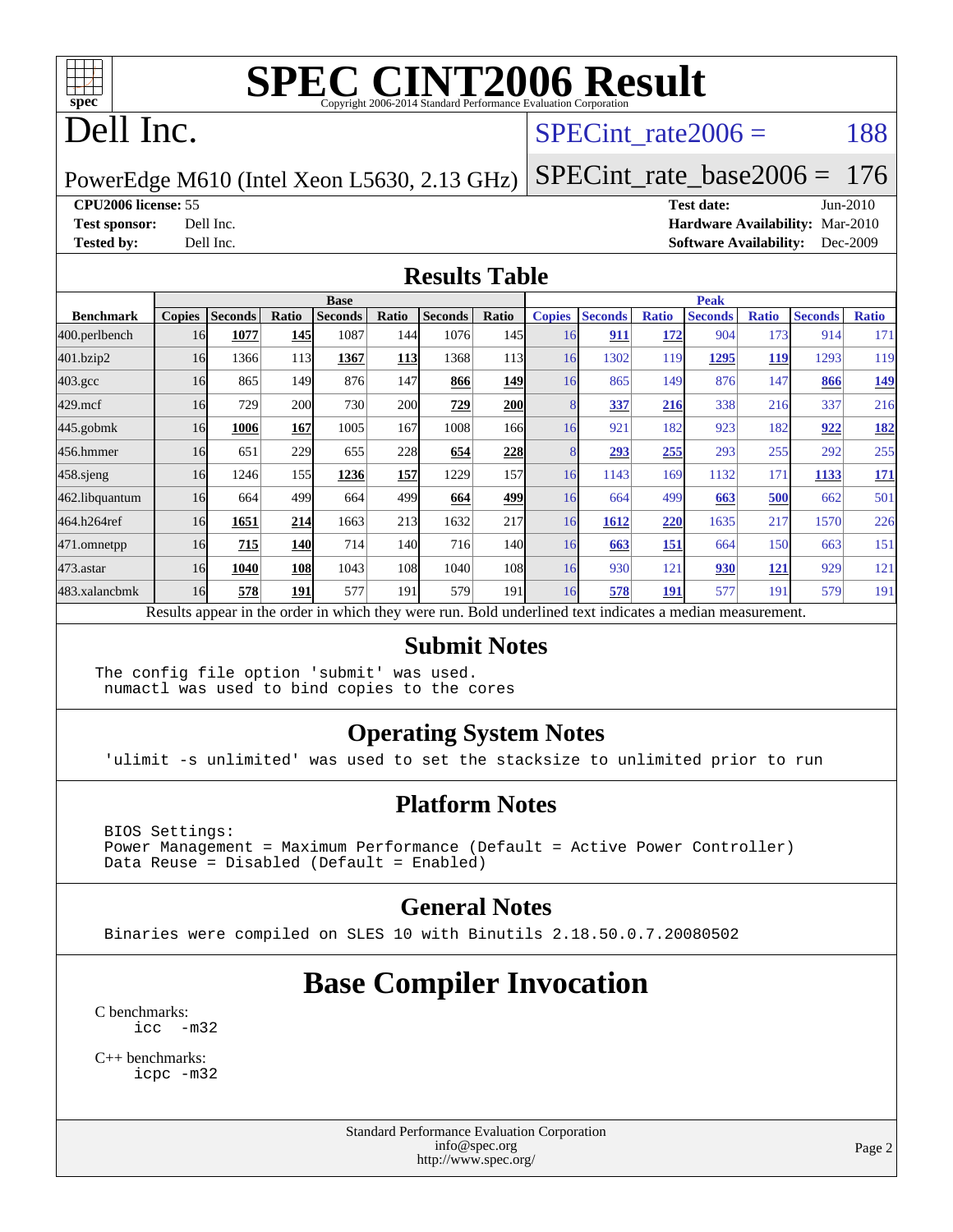

#### Dell Inc.

SPECint rate $2006 = 188$ 

PowerEdge M610 (Intel Xeon L5630, 2.13 GHz) [SPECint\\_rate\\_base2006 =](http://www.spec.org/auto/cpu2006/Docs/result-fields.html#SPECintratebase2006) 176

**[CPU2006 license:](http://www.spec.org/auto/cpu2006/Docs/result-fields.html#CPU2006license)** 55 **[Test date:](http://www.spec.org/auto/cpu2006/Docs/result-fields.html#Testdate)** Jun-2010 **[Test sponsor:](http://www.spec.org/auto/cpu2006/Docs/result-fields.html#Testsponsor)** Dell Inc. **[Hardware Availability:](http://www.spec.org/auto/cpu2006/Docs/result-fields.html#HardwareAvailability)** Mar-2010 **[Tested by:](http://www.spec.org/auto/cpu2006/Docs/result-fields.html#Testedby)** Dell Inc. **[Software Availability:](http://www.spec.org/auto/cpu2006/Docs/result-fields.html#SoftwareAvailability)** Dec-2009

#### **[Base Portability Flags](http://www.spec.org/auto/cpu2006/Docs/result-fields.html#BasePortabilityFlags)**

 400.perlbench: [-DSPEC\\_CPU\\_LINUX\\_IA32](http://www.spec.org/cpu2006/results/res2010q3/cpu2006-20100719-12606.flags.html#b400.perlbench_baseCPORTABILITY_DSPEC_CPU_LINUX_IA32) 462.libquantum: [-DSPEC\\_CPU\\_LINUX](http://www.spec.org/cpu2006/results/res2010q3/cpu2006-20100719-12606.flags.html#b462.libquantum_baseCPORTABILITY_DSPEC_CPU_LINUX) 483.xalancbmk: [-DSPEC\\_CPU\\_LINUX](http://www.spec.org/cpu2006/results/res2010q3/cpu2006-20100719-12606.flags.html#b483.xalancbmk_baseCXXPORTABILITY_DSPEC_CPU_LINUX)

**[Base Optimization Flags](http://www.spec.org/auto/cpu2006/Docs/result-fields.html#BaseOptimizationFlags)**

[C benchmarks](http://www.spec.org/auto/cpu2006/Docs/result-fields.html#Cbenchmarks):

[-xSSE4.2](http://www.spec.org/cpu2006/results/res2010q3/cpu2006-20100719-12606.flags.html#user_CCbase_f-xSSE42_f91528193cf0b216347adb8b939d4107) [-ipo](http://www.spec.org/cpu2006/results/res2010q3/cpu2006-20100719-12606.flags.html#user_CCbase_f-ipo) [-O3](http://www.spec.org/cpu2006/results/res2010q3/cpu2006-20100719-12606.flags.html#user_CCbase_f-O3) [-no-prec-div](http://www.spec.org/cpu2006/results/res2010q3/cpu2006-20100719-12606.flags.html#user_CCbase_f-no-prec-div) [-static](http://www.spec.org/cpu2006/results/res2010q3/cpu2006-20100719-12606.flags.html#user_CCbase_f-static) [-opt-prefetch](http://www.spec.org/cpu2006/results/res2010q3/cpu2006-20100719-12606.flags.html#user_CCbase_f-opt-prefetch)

[C++ benchmarks:](http://www.spec.org/auto/cpu2006/Docs/result-fields.html#CXXbenchmarks)

[-xSSE4.2](http://www.spec.org/cpu2006/results/res2010q3/cpu2006-20100719-12606.flags.html#user_CXXbase_f-xSSE42_f91528193cf0b216347adb8b939d4107) [-ipo](http://www.spec.org/cpu2006/results/res2010q3/cpu2006-20100719-12606.flags.html#user_CXXbase_f-ipo) [-O3](http://www.spec.org/cpu2006/results/res2010q3/cpu2006-20100719-12606.flags.html#user_CXXbase_f-O3) [-no-prec-div](http://www.spec.org/cpu2006/results/res2010q3/cpu2006-20100719-12606.flags.html#user_CXXbase_f-no-prec-div) [-opt-prefetch](http://www.spec.org/cpu2006/results/res2010q3/cpu2006-20100719-12606.flags.html#user_CXXbase_f-opt-prefetch) [-Wl,-z,muldefs](http://www.spec.org/cpu2006/results/res2010q3/cpu2006-20100719-12606.flags.html#user_CXXbase_link_force_multiple1_74079c344b956b9658436fd1b6dd3a8a) [-L/home/cmplr/usr3/alrahate/cpu2006.1.1.ic11.1/libic11.1-32bit -lsmartheap](http://www.spec.org/cpu2006/results/res2010q3/cpu2006-20100719-12606.flags.html#user_CXXbase_SmartHeap_d86dffe4a79b79ef8890d5cce17030c3)

#### **[Base Other Flags](http://www.spec.org/auto/cpu2006/Docs/result-fields.html#BaseOtherFlags)**

[C benchmarks](http://www.spec.org/auto/cpu2006/Docs/result-fields.html#Cbenchmarks):

403.gcc: [-Dalloca=\\_alloca](http://www.spec.org/cpu2006/results/res2010q3/cpu2006-20100719-12606.flags.html#b403.gcc_baseEXTRA_CFLAGS_Dalloca_be3056838c12de2578596ca5467af7f3)

#### **[Peak Compiler Invocation](http://www.spec.org/auto/cpu2006/Docs/result-fields.html#PeakCompilerInvocation)**

[C benchmarks \(except as noted below\)](http://www.spec.org/auto/cpu2006/Docs/result-fields.html#Cbenchmarksexceptasnotedbelow):

[icc -m32](http://www.spec.org/cpu2006/results/res2010q3/cpu2006-20100719-12606.flags.html#user_CCpeak_intel_icc_32bit_5ff4a39e364c98233615fdd38438c6f2)

401.bzip2: [icc -m64](http://www.spec.org/cpu2006/results/res2010q3/cpu2006-20100719-12606.flags.html#user_peakCCLD401_bzip2_intel_icc_64bit_bda6cc9af1fdbb0edc3795bac97ada53)

456.hmmer: [icc -m64](http://www.spec.org/cpu2006/results/res2010q3/cpu2006-20100719-12606.flags.html#user_peakCCLD456_hmmer_intel_icc_64bit_bda6cc9af1fdbb0edc3795bac97ada53)

458.sjeng: [icc -m64](http://www.spec.org/cpu2006/results/res2010q3/cpu2006-20100719-12606.flags.html#user_peakCCLD458_sjeng_intel_icc_64bit_bda6cc9af1fdbb0edc3795bac97ada53)

462.libquantum: [icc -m64](http://www.spec.org/cpu2006/results/res2010q3/cpu2006-20100719-12606.flags.html#user_peakCCLD462_libquantum_intel_icc_64bit_bda6cc9af1fdbb0edc3795bac97ada53)

[C++ benchmarks \(except as noted below\):](http://www.spec.org/auto/cpu2006/Docs/result-fields.html#CXXbenchmarksexceptasnotedbelow) [icpc -m32](http://www.spec.org/cpu2006/results/res2010q3/cpu2006-20100719-12606.flags.html#user_CXXpeak_intel_icpc_32bit_4e5a5ef1a53fd332b3c49e69c3330699)

473.astar: [icpc -m64](http://www.spec.org/cpu2006/results/res2010q3/cpu2006-20100719-12606.flags.html#user_peakCXXLD473_astar_intel_icpc_64bit_fc66a5337ce925472a5c54ad6a0de310)

#### **[Peak Portability Flags](http://www.spec.org/auto/cpu2006/Docs/result-fields.html#PeakPortabilityFlags)**

 400.perlbench: [-DSPEC\\_CPU\\_LINUX\\_IA32](http://www.spec.org/cpu2006/results/res2010q3/cpu2006-20100719-12606.flags.html#b400.perlbench_peakCPORTABILITY_DSPEC_CPU_LINUX_IA32) 401.bzip2: [-DSPEC\\_CPU\\_LP64](http://www.spec.org/cpu2006/results/res2010q3/cpu2006-20100719-12606.flags.html#suite_peakCPORTABILITY401_bzip2_DSPEC_CPU_LP64)

Continued on next page

Standard Performance Evaluation Corporation [info@spec.org](mailto:info@spec.org) <http://www.spec.org/>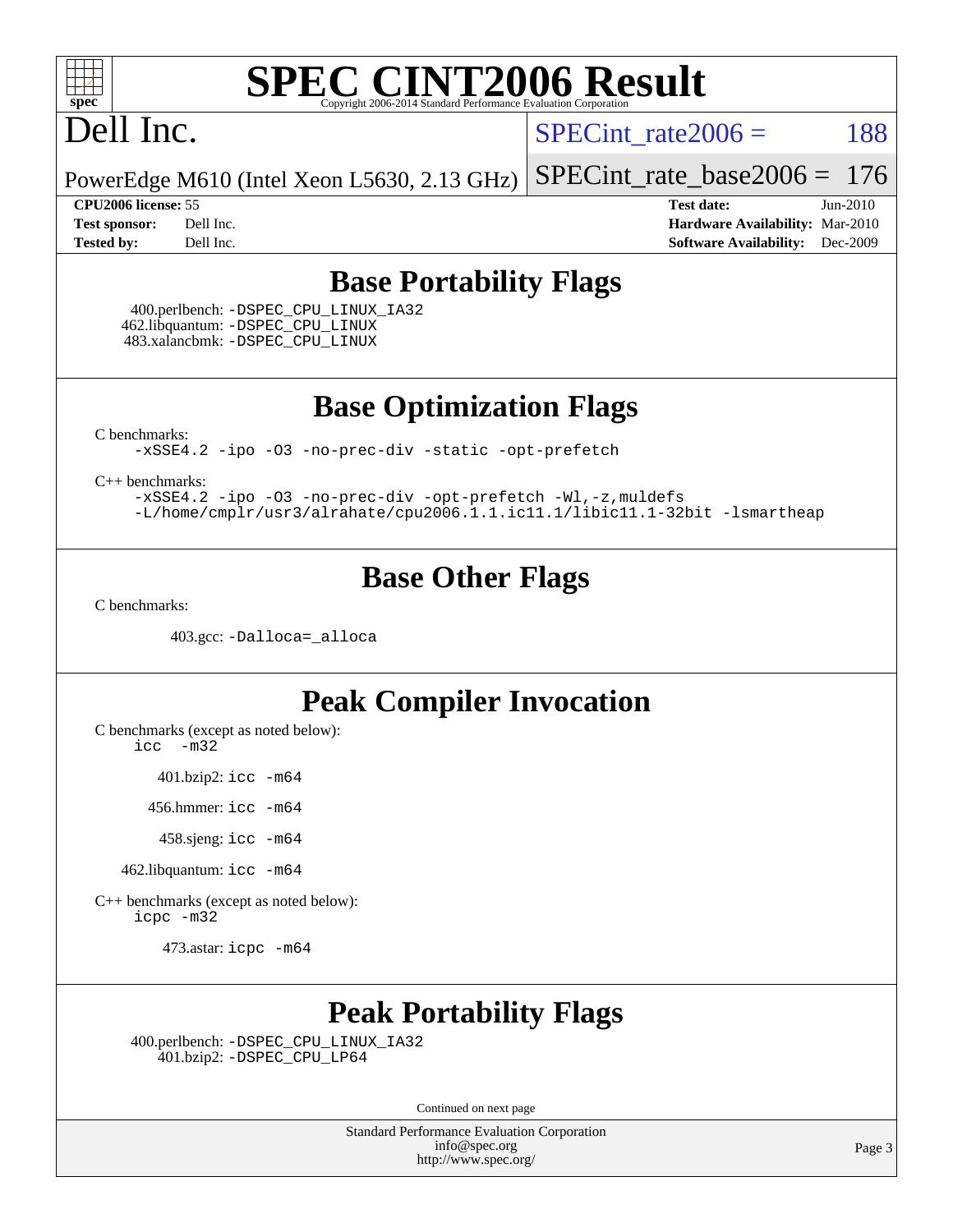

### Dell Inc.

SPECint rate $2006 = 188$ 

PowerEdge M610 (Intel Xeon L5630, 2.13 GHz) [SPECint\\_rate\\_base2006 =](http://www.spec.org/auto/cpu2006/Docs/result-fields.html#SPECintratebase2006) 176

**[CPU2006 license:](http://www.spec.org/auto/cpu2006/Docs/result-fields.html#CPU2006license)** 55 **[Test date:](http://www.spec.org/auto/cpu2006/Docs/result-fields.html#Testdate)** Jun-2010 **[Test sponsor:](http://www.spec.org/auto/cpu2006/Docs/result-fields.html#Testsponsor)** Dell Inc. **[Hardware Availability:](http://www.spec.org/auto/cpu2006/Docs/result-fields.html#HardwareAvailability)** Mar-2010 **[Tested by:](http://www.spec.org/auto/cpu2006/Docs/result-fields.html#Testedby)** Dell Inc. **[Software Availability:](http://www.spec.org/auto/cpu2006/Docs/result-fields.html#SoftwareAvailability)** Dec-2009

#### **[Peak Portability Flags \(Continued\)](http://www.spec.org/auto/cpu2006/Docs/result-fields.html#PeakPortabilityFlags)**

 456.hmmer: [-DSPEC\\_CPU\\_LP64](http://www.spec.org/cpu2006/results/res2010q3/cpu2006-20100719-12606.flags.html#suite_peakCPORTABILITY456_hmmer_DSPEC_CPU_LP64) 458.sjeng: [-DSPEC\\_CPU\\_LP64](http://www.spec.org/cpu2006/results/res2010q3/cpu2006-20100719-12606.flags.html#suite_peakCPORTABILITY458_sjeng_DSPEC_CPU_LP64) 462.libquantum: [-DSPEC\\_CPU\\_LP64](http://www.spec.org/cpu2006/results/res2010q3/cpu2006-20100719-12606.flags.html#suite_peakCPORTABILITY462_libquantum_DSPEC_CPU_LP64) [-DSPEC\\_CPU\\_LINUX](http://www.spec.org/cpu2006/results/res2010q3/cpu2006-20100719-12606.flags.html#b462.libquantum_peakCPORTABILITY_DSPEC_CPU_LINUX) 473.astar: [-DSPEC\\_CPU\\_LP64](http://www.spec.org/cpu2006/results/res2010q3/cpu2006-20100719-12606.flags.html#suite_peakCXXPORTABILITY473_astar_DSPEC_CPU_LP64) 483.xalancbmk: [-DSPEC\\_CPU\\_LINUX](http://www.spec.org/cpu2006/results/res2010q3/cpu2006-20100719-12606.flags.html#b483.xalancbmk_peakCXXPORTABILITY_DSPEC_CPU_LINUX)

#### **[Peak Optimization Flags](http://www.spec.org/auto/cpu2006/Docs/result-fields.html#PeakOptimizationFlags)**

[C benchmarks](http://www.spec.org/auto/cpu2006/Docs/result-fields.html#Cbenchmarks):

Standard Performance Evaluation Corporation [info@spec.org](mailto:info@spec.org) <http://www.spec.org/> Page 4 400.perlbench: [-xSSE4.2](http://www.spec.org/cpu2006/results/res2010q3/cpu2006-20100719-12606.flags.html#user_peakPASS2_CFLAGSPASS2_LDCFLAGS400_perlbench_f-xSSE42_f91528193cf0b216347adb8b939d4107)(pass 2) [-prof-gen](http://www.spec.org/cpu2006/results/res2010q3/cpu2006-20100719-12606.flags.html#user_peakPASS1_CFLAGSPASS1_LDCFLAGS400_perlbench_prof_gen_e43856698f6ca7b7e442dfd80e94a8fc)(pass 1) [-ipo](http://www.spec.org/cpu2006/results/res2010q3/cpu2006-20100719-12606.flags.html#user_peakPASS2_CFLAGSPASS2_LDCFLAGS400_perlbench_f-ipo)(pass 2) [-O3](http://www.spec.org/cpu2006/results/res2010q3/cpu2006-20100719-12606.flags.html#user_peakPASS2_CFLAGSPASS2_LDCFLAGS400_perlbench_f-O3)(pass 2) [-no-prec-div](http://www.spec.org/cpu2006/results/res2010q3/cpu2006-20100719-12606.flags.html#user_peakPASS2_CFLAGSPASS2_LDCFLAGS400_perlbench_f-no-prec-div)(pass 2) [-static](http://www.spec.org/cpu2006/results/res2010q3/cpu2006-20100719-12606.flags.html#user_peakPASS2_CFLAGSPASS2_LDCFLAGS400_perlbench_f-static)(pass 2) [-prof-use](http://www.spec.org/cpu2006/results/res2010q3/cpu2006-20100719-12606.flags.html#user_peakPASS2_CFLAGSPASS2_LDCFLAGS400_perlbench_prof_use_bccf7792157ff70d64e32fe3e1250b55)(pass 2) [-ansi-alias](http://www.spec.org/cpu2006/results/res2010q3/cpu2006-20100719-12606.flags.html#user_peakCOPTIMIZE400_perlbench_f-ansi-alias) 401.bzip2: [-xSSE4.2](http://www.spec.org/cpu2006/results/res2010q3/cpu2006-20100719-12606.flags.html#user_peakPASS2_CFLAGSPASS2_LDCFLAGS401_bzip2_f-xSSE42_f91528193cf0b216347adb8b939d4107)(pass 2) [-prof-gen](http://www.spec.org/cpu2006/results/res2010q3/cpu2006-20100719-12606.flags.html#user_peakPASS1_CFLAGSPASS1_LDCFLAGS401_bzip2_prof_gen_e43856698f6ca7b7e442dfd80e94a8fc)(pass 1) [-ipo](http://www.spec.org/cpu2006/results/res2010q3/cpu2006-20100719-12606.flags.html#user_peakPASS2_CFLAGSPASS2_LDCFLAGS401_bzip2_f-ipo)(pass 2) [-O3](http://www.spec.org/cpu2006/results/res2010q3/cpu2006-20100719-12606.flags.html#user_peakPASS2_CFLAGSPASS2_LDCFLAGS401_bzip2_f-O3)(pass 2) [-no-prec-div](http://www.spec.org/cpu2006/results/res2010q3/cpu2006-20100719-12606.flags.html#user_peakPASS2_CFLAGSPASS2_LDCFLAGS401_bzip2_f-no-prec-div)(pass 2) [-static](http://www.spec.org/cpu2006/results/res2010q3/cpu2006-20100719-12606.flags.html#user_peakPASS2_CFLAGSPASS2_LDCFLAGS401_bzip2_f-static)(pass 2) [-prof-use](http://www.spec.org/cpu2006/results/res2010q3/cpu2006-20100719-12606.flags.html#user_peakPASS2_CFLAGSPASS2_LDCFLAGS401_bzip2_prof_use_bccf7792157ff70d64e32fe3e1250b55)(pass 2) [-opt-prefetch](http://www.spec.org/cpu2006/results/res2010q3/cpu2006-20100719-12606.flags.html#user_peakCOPTIMIZE401_bzip2_f-opt-prefetch) [-ansi-alias](http://www.spec.org/cpu2006/results/res2010q3/cpu2006-20100719-12606.flags.html#user_peakCOPTIMIZE401_bzip2_f-ansi-alias) [-auto-ilp32](http://www.spec.org/cpu2006/results/res2010q3/cpu2006-20100719-12606.flags.html#user_peakCOPTIMIZE401_bzip2_f-auto-ilp32)  $403.\text{gcc: basepeak}$  = yes 429.mcf: [-xSSE4.2](http://www.spec.org/cpu2006/results/res2010q3/cpu2006-20100719-12606.flags.html#user_peakCOPTIMIZE429_mcf_f-xSSE42_f91528193cf0b216347adb8b939d4107) [-ipo](http://www.spec.org/cpu2006/results/res2010q3/cpu2006-20100719-12606.flags.html#user_peakCOPTIMIZE429_mcf_f-ipo) [-O3](http://www.spec.org/cpu2006/results/res2010q3/cpu2006-20100719-12606.flags.html#user_peakCOPTIMIZE429_mcf_f-O3) [-no-prec-div](http://www.spec.org/cpu2006/results/res2010q3/cpu2006-20100719-12606.flags.html#user_peakCOPTIMIZE429_mcf_f-no-prec-div) [-static](http://www.spec.org/cpu2006/results/res2010q3/cpu2006-20100719-12606.flags.html#user_peakCOPTIMIZE429_mcf_f-static) [-opt-prefetch](http://www.spec.org/cpu2006/results/res2010q3/cpu2006-20100719-12606.flags.html#user_peakCOPTIMIZE429_mcf_f-opt-prefetch) 445.gobmk: [-xSSE4.2](http://www.spec.org/cpu2006/results/res2010q3/cpu2006-20100719-12606.flags.html#user_peakPASS2_CFLAGSPASS2_LDCFLAGS445_gobmk_f-xSSE42_f91528193cf0b216347adb8b939d4107)(pass 2) [-prof-gen](http://www.spec.org/cpu2006/results/res2010q3/cpu2006-20100719-12606.flags.html#user_peakPASS1_CFLAGSPASS1_LDCFLAGS445_gobmk_prof_gen_e43856698f6ca7b7e442dfd80e94a8fc)(pass 1) [-prof-use](http://www.spec.org/cpu2006/results/res2010q3/cpu2006-20100719-12606.flags.html#user_peakPASS2_CFLAGSPASS2_LDCFLAGS445_gobmk_prof_use_bccf7792157ff70d64e32fe3e1250b55)(pass 2) [-O2](http://www.spec.org/cpu2006/results/res2010q3/cpu2006-20100719-12606.flags.html#user_peakCOPTIMIZE445_gobmk_f-O2) [-ipo](http://www.spec.org/cpu2006/results/res2010q3/cpu2006-20100719-12606.flags.html#user_peakCOPTIMIZE445_gobmk_f-ipo) [-no-prec-div](http://www.spec.org/cpu2006/results/res2010q3/cpu2006-20100719-12606.flags.html#user_peakCOPTIMIZE445_gobmk_f-no-prec-div) [-ansi-alias](http://www.spec.org/cpu2006/results/res2010q3/cpu2006-20100719-12606.flags.html#user_peakCOPTIMIZE445_gobmk_f-ansi-alias) 456.hmmer: [-xSSE4.2](http://www.spec.org/cpu2006/results/res2010q3/cpu2006-20100719-12606.flags.html#user_peakCOPTIMIZE456_hmmer_f-xSSE42_f91528193cf0b216347adb8b939d4107) [-ipo](http://www.spec.org/cpu2006/results/res2010q3/cpu2006-20100719-12606.flags.html#user_peakCOPTIMIZE456_hmmer_f-ipo) [-O3](http://www.spec.org/cpu2006/results/res2010q3/cpu2006-20100719-12606.flags.html#user_peakCOPTIMIZE456_hmmer_f-O3) [-no-prec-div](http://www.spec.org/cpu2006/results/res2010q3/cpu2006-20100719-12606.flags.html#user_peakCOPTIMIZE456_hmmer_f-no-prec-div) [-static](http://www.spec.org/cpu2006/results/res2010q3/cpu2006-20100719-12606.flags.html#user_peakCOPTIMIZE456_hmmer_f-static) [-unroll2](http://www.spec.org/cpu2006/results/res2010q3/cpu2006-20100719-12606.flags.html#user_peakCOPTIMIZE456_hmmer_f-unroll_784dae83bebfb236979b41d2422d7ec2) [-ansi-alias](http://www.spec.org/cpu2006/results/res2010q3/cpu2006-20100719-12606.flags.html#user_peakCOPTIMIZE456_hmmer_f-ansi-alias) [-auto-ilp32](http://www.spec.org/cpu2006/results/res2010q3/cpu2006-20100719-12606.flags.html#user_peakCOPTIMIZE456_hmmer_f-auto-ilp32) 458.sjeng: [-xSSE4.2](http://www.spec.org/cpu2006/results/res2010q3/cpu2006-20100719-12606.flags.html#user_peakPASS2_CFLAGSPASS2_LDCFLAGS458_sjeng_f-xSSE42_f91528193cf0b216347adb8b939d4107)(pass 2) [-prof-gen](http://www.spec.org/cpu2006/results/res2010q3/cpu2006-20100719-12606.flags.html#user_peakPASS1_CFLAGSPASS1_LDCFLAGS458_sjeng_prof_gen_e43856698f6ca7b7e442dfd80e94a8fc)(pass 1) [-ipo](http://www.spec.org/cpu2006/results/res2010q3/cpu2006-20100719-12606.flags.html#user_peakPASS2_CFLAGSPASS2_LDCFLAGS458_sjeng_f-ipo)(pass 2) [-O3](http://www.spec.org/cpu2006/results/res2010q3/cpu2006-20100719-12606.flags.html#user_peakPASS2_CFLAGSPASS2_LDCFLAGS458_sjeng_f-O3)(pass 2) [-no-prec-div](http://www.spec.org/cpu2006/results/res2010q3/cpu2006-20100719-12606.flags.html#user_peakPASS2_CFLAGSPASS2_LDCFLAGS458_sjeng_f-no-prec-div)(pass 2) [-static](http://www.spec.org/cpu2006/results/res2010q3/cpu2006-20100719-12606.flags.html#user_peakPASS2_CFLAGSPASS2_LDCFLAGS458_sjeng_f-static)(pass 2) [-prof-use](http://www.spec.org/cpu2006/results/res2010q3/cpu2006-20100719-12606.flags.html#user_peakPASS2_CFLAGSPASS2_LDCFLAGS458_sjeng_prof_use_bccf7792157ff70d64e32fe3e1250b55)(pass 2) [-unroll4](http://www.spec.org/cpu2006/results/res2010q3/cpu2006-20100719-12606.flags.html#user_peakCOPTIMIZE458_sjeng_f-unroll_4e5e4ed65b7fd20bdcd365bec371b81f) [-auto-ilp32](http://www.spec.org/cpu2006/results/res2010q3/cpu2006-20100719-12606.flags.html#user_peakCOPTIMIZE458_sjeng_f-auto-ilp32) 462.libquantum: [-xSSE4.2](http://www.spec.org/cpu2006/results/res2010q3/cpu2006-20100719-12606.flags.html#user_peakCOPTIMIZE462_libquantum_f-xSSE42_f91528193cf0b216347adb8b939d4107) [-ipo](http://www.spec.org/cpu2006/results/res2010q3/cpu2006-20100719-12606.flags.html#user_peakCOPTIMIZE462_libquantum_f-ipo) [-O3](http://www.spec.org/cpu2006/results/res2010q3/cpu2006-20100719-12606.flags.html#user_peakCOPTIMIZE462_libquantum_f-O3) [-no-prec-div](http://www.spec.org/cpu2006/results/res2010q3/cpu2006-20100719-12606.flags.html#user_peakCOPTIMIZE462_libquantum_f-no-prec-div) [-static](http://www.spec.org/cpu2006/results/res2010q3/cpu2006-20100719-12606.flags.html#user_peakCOPTIMIZE462_libquantum_f-static) [-auto-ilp32](http://www.spec.org/cpu2006/results/res2010q3/cpu2006-20100719-12606.flags.html#user_peakCOPTIMIZE462_libquantum_f-auto-ilp32) [-opt-prefetch](http://www.spec.org/cpu2006/results/res2010q3/cpu2006-20100719-12606.flags.html#user_peakCOPTIMIZE462_libquantum_f-opt-prefetch) 464.h264ref: [-xSSE4.2](http://www.spec.org/cpu2006/results/res2010q3/cpu2006-20100719-12606.flags.html#user_peakPASS2_CFLAGSPASS2_LDCFLAGS464_h264ref_f-xSSE42_f91528193cf0b216347adb8b939d4107)(pass 2) [-prof-gen](http://www.spec.org/cpu2006/results/res2010q3/cpu2006-20100719-12606.flags.html#user_peakPASS1_CFLAGSPASS1_LDCFLAGS464_h264ref_prof_gen_e43856698f6ca7b7e442dfd80e94a8fc)(pass 1) [-ipo](http://www.spec.org/cpu2006/results/res2010q3/cpu2006-20100719-12606.flags.html#user_peakPASS2_CFLAGSPASS2_LDCFLAGS464_h264ref_f-ipo)(pass 2) [-O3](http://www.spec.org/cpu2006/results/res2010q3/cpu2006-20100719-12606.flags.html#user_peakPASS2_CFLAGSPASS2_LDCFLAGS464_h264ref_f-O3)(pass 2) [-no-prec-div](http://www.spec.org/cpu2006/results/res2010q3/cpu2006-20100719-12606.flags.html#user_peakPASS2_CFLAGSPASS2_LDCFLAGS464_h264ref_f-no-prec-div)(pass 2) [-static](http://www.spec.org/cpu2006/results/res2010q3/cpu2006-20100719-12606.flags.html#user_peakPASS2_CFLAGSPASS2_LDCFLAGS464_h264ref_f-static)(pass 2) [-prof-use](http://www.spec.org/cpu2006/results/res2010q3/cpu2006-20100719-12606.flags.html#user_peakPASS2_CFLAGSPASS2_LDCFLAGS464_h264ref_prof_use_bccf7792157ff70d64e32fe3e1250b55)(pass 2) [-unroll2](http://www.spec.org/cpu2006/results/res2010q3/cpu2006-20100719-12606.flags.html#user_peakCOPTIMIZE464_h264ref_f-unroll_784dae83bebfb236979b41d2422d7ec2) [-ansi-alias](http://www.spec.org/cpu2006/results/res2010q3/cpu2006-20100719-12606.flags.html#user_peakCOPTIMIZE464_h264ref_f-ansi-alias) [C++ benchmarks:](http://www.spec.org/auto/cpu2006/Docs/result-fields.html#CXXbenchmarks) 471.omnetpp: [-xSSE4.2](http://www.spec.org/cpu2006/results/res2010q3/cpu2006-20100719-12606.flags.html#user_peakPASS2_CXXFLAGSPASS2_LDCXXFLAGS471_omnetpp_f-xSSE42_f91528193cf0b216347adb8b939d4107)(pass 2) [-prof-gen](http://www.spec.org/cpu2006/results/res2010q3/cpu2006-20100719-12606.flags.html#user_peakPASS1_CXXFLAGSPASS1_LDCXXFLAGS471_omnetpp_prof_gen_e43856698f6ca7b7e442dfd80e94a8fc)(pass 1) [-ipo](http://www.spec.org/cpu2006/results/res2010q3/cpu2006-20100719-12606.flags.html#user_peakPASS2_CXXFLAGSPASS2_LDCXXFLAGS471_omnetpp_f-ipo)(pass 2) [-O3](http://www.spec.org/cpu2006/results/res2010q3/cpu2006-20100719-12606.flags.html#user_peakPASS2_CXXFLAGSPASS2_LDCXXFLAGS471_omnetpp_f-O3)(pass 2) [-no-prec-div](http://www.spec.org/cpu2006/results/res2010q3/cpu2006-20100719-12606.flags.html#user_peakPASS2_CXXFLAGSPASS2_LDCXXFLAGS471_omnetpp_f-no-prec-div)(pass 2) [-prof-use](http://www.spec.org/cpu2006/results/res2010q3/cpu2006-20100719-12606.flags.html#user_peakPASS2_CXXFLAGSPASS2_LDCXXFLAGS471_omnetpp_prof_use_bccf7792157ff70d64e32fe3e1250b55)(pass 2) [-ansi-alias](http://www.spec.org/cpu2006/results/res2010q3/cpu2006-20100719-12606.flags.html#user_peakCXXOPTIMIZE471_omnetpp_f-ansi-alias) [-opt-ra-region-strategy=block](http://www.spec.org/cpu2006/results/res2010q3/cpu2006-20100719-12606.flags.html#user_peakCXXOPTIMIZE471_omnetpp_f-opt-ra-region-strategy-block_a0a37c372d03933b2a18d4af463c1f69) [-Wl,-z,muldefs](http://www.spec.org/cpu2006/results/res2010q3/cpu2006-20100719-12606.flags.html#user_peakEXTRA_LDFLAGS471_omnetpp_link_force_multiple1_74079c344b956b9658436fd1b6dd3a8a) [-L/home/cmplr/usr3/alrahate/cpu2006.1.1.ic11.1/libic11.1-32bit -lsmartheap](http://www.spec.org/cpu2006/results/res2010q3/cpu2006-20100719-12606.flags.html#user_peakEXTRA_LIBS471_omnetpp_SmartHeap_d86dffe4a79b79ef8890d5cce17030c3)  $473.\text{astar: } -xSSE4$ .  $2(\text{pass 2})$   $-\text{prof-gen}(\text{pass 1})$   $-i\text{po}(\text{pass 2})$ [-O3](http://www.spec.org/cpu2006/results/res2010q3/cpu2006-20100719-12606.flags.html#user_peakPASS2_CXXFLAGSPASS2_LDCXXFLAGS473_astar_f-O3)(pass 2) [-no-prec-div](http://www.spec.org/cpu2006/results/res2010q3/cpu2006-20100719-12606.flags.html#user_peakPASS2_CXXFLAGSPASS2_LDCXXFLAGS473_astar_f-no-prec-div)(pass 2) [-prof-use](http://www.spec.org/cpu2006/results/res2010q3/cpu2006-20100719-12606.flags.html#user_peakPASS2_CXXFLAGSPASS2_LDCXXFLAGS473_astar_prof_use_bccf7792157ff70d64e32fe3e1250b55)(pass 2) [-ansi-alias](http://www.spec.org/cpu2006/results/res2010q3/cpu2006-20100719-12606.flags.html#user_peakCXXOPTIMIZE473_astar_f-ansi-alias) [-opt-ra-region-strategy=routine](http://www.spec.org/cpu2006/results/res2010q3/cpu2006-20100719-12606.flags.html#user_peakCXXOPTIMIZE473_astar_f-opt-ra-region-strategy-routine_ba086ea3b1d46a52e1238e2ca173ed44) [-Wl,-z,muldefs](http://www.spec.org/cpu2006/results/res2010q3/cpu2006-20100719-12606.flags.html#user_peakEXTRA_LDFLAGS473_astar_link_force_multiple1_74079c344b956b9658436fd1b6dd3a8a) Continued on next page